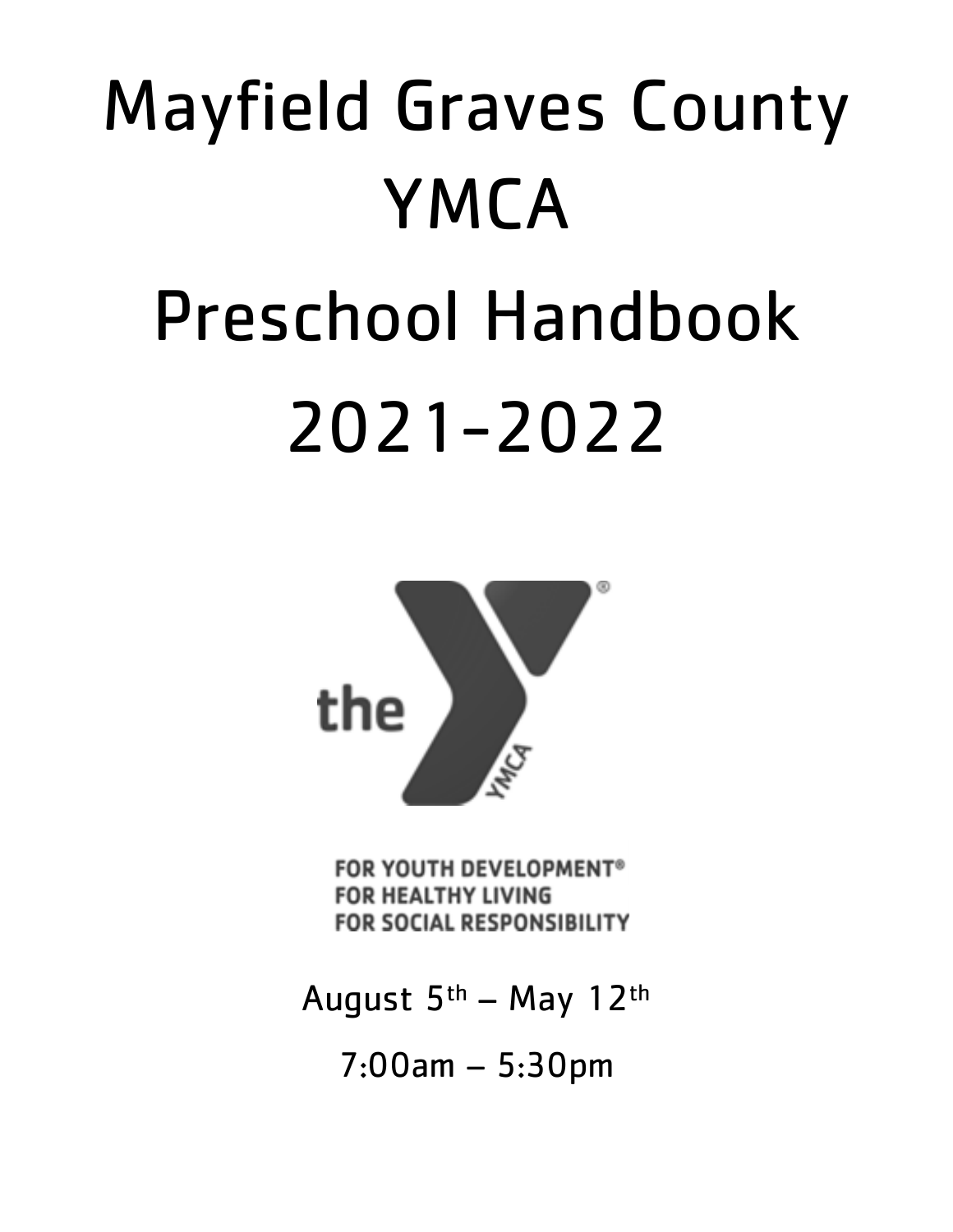#### GET TO KNOW US

- YMCA MISSION: To put Christian principles into practice through programs that build healthy spirit, mind, and body for all.
- YOUTH DEVELOPMENT: Nurturing the potential of every child and teen. We believe that all kids deserve the opportunity to discover who they are and what they can achieve.
- HEALTHY LIVING: Improving the nation's health and well-being. We strive to give kids an opportunity to exert energy, discover who they are and what they can achieve, and be accepted among each other.
- SOCIAL RESPONSIBILITY: Giving back and providing support to our neighbors. We believe all children should feel welcome at the YMCA preschool and have the opportunity to make new friends and celebrate diversity.

#### BECOME PART OF THE Y:

- Becoming a member at the Mayfield/Graves County YMCA, you could save anywhere from \$15-\$25 per week on preschool fees, which could cover your membership cost.
	- o You could receive special rates on the afterschool Y's Guys program, access to our heated indoor pool, and fitness equipment.
	- o At the Y, we make sure that everyone, regardless of age, background, or income can grow and thrive. We have affordable membership rates and programs for everyone.
	- $\circ$  If you are not already a facility member, stop by and receive a complimentary tour of the facility.

#### COVID-19 PROCEDURES & WHAT TO EXPECT

- Children will be expected to wear face masks or coverings at the following times:
	- o Drop-off/pick-up
	- o All indoor activities
	- o All transitions from one area to another
	- o All quiet activities, such as reading or crafts
	- o During transportation to field trips, and while at field trip locations
	- o Masks will not be required during vigorous, outdoor play where 6 feet distance can be maintained
- Staff will be required to wear appropriate face covering.
- Groups will be scheduled to maximize social distancing protocols.
- Significantly increased attention to hygiene practices, including more frequent handwashing.
- Children who develop a fever or symptoms of illness will be isolated and a parent/guardian will be contacted for immediate pick-up.
- If a person tests positive for COVID-19, each member of that group is required to quarantine for 10 days.

We will continue to follow guidance from government and health officials to evaluate and update guidelines as needed. Safety measures are subject to change depending on local, state and federal mandates.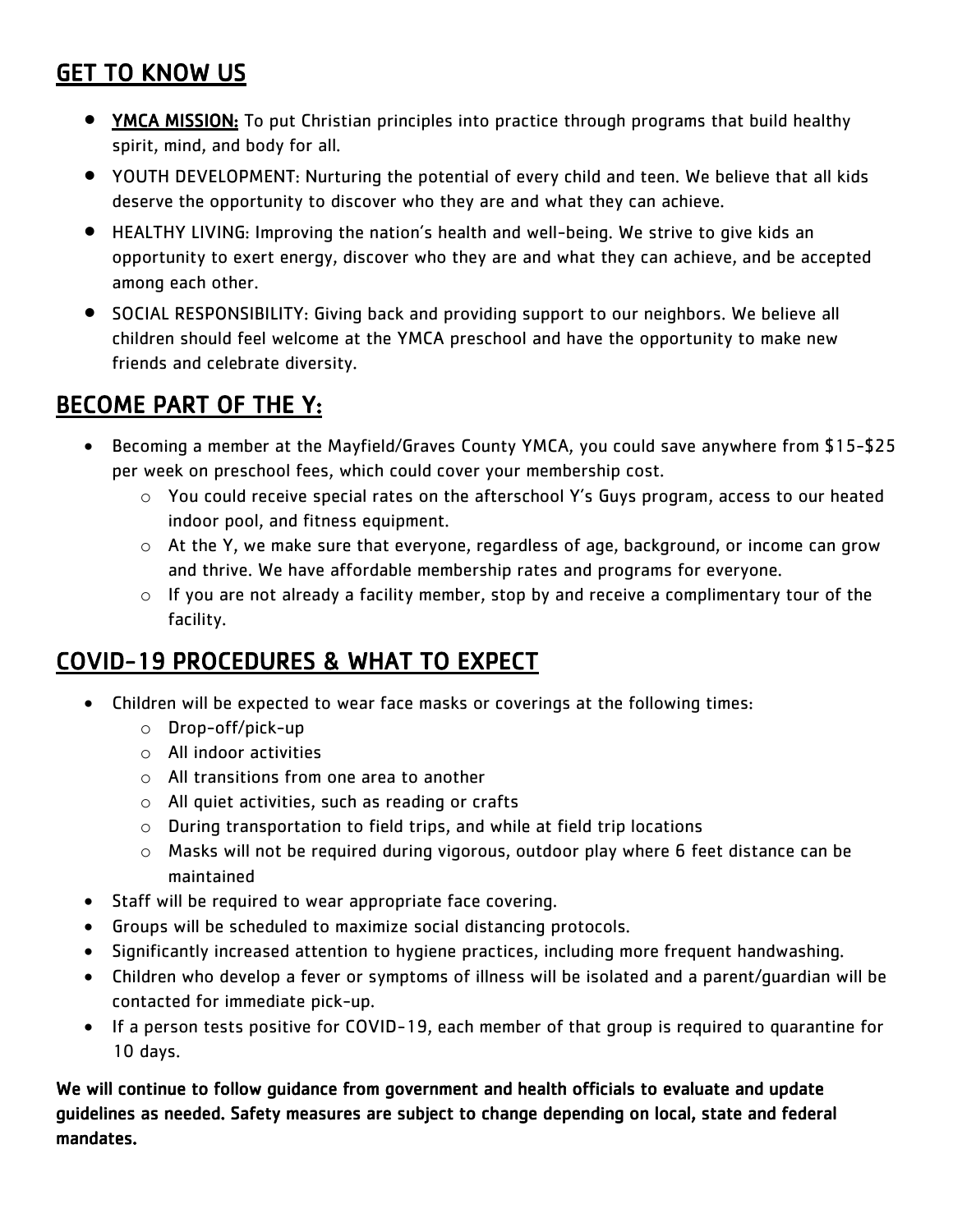# PRESCHOOL POLICIES AND PROCEDURES

- Any child between ages 3 and 5 and have been successfully potty trained may enroll in the YMCA preschool.
- The Mayfield Graves County YMCA programs do not discriminate by race, color, sex, national origin, creed or special needs.
- Kids requiring special accomdiations must get prior approval, based on if the YMCA is able to reasonably accommodate the child's special needs, without requiring one on one staff supervision.
- Each child must have a paid registration fee, up-to-date immunization record and finished registration form that has been completed by a parent or legal guardian on their first day.
- A list of persons authorized to pick up your child must be noted on the registration form.
- Anyone unfamiliar to the director/teacher will be asked for identification. For your child's protection, there is no exception to this policy
- Ensure to sign your child in and out everyday. Check at the end of the week that you have done this for each day.
- Children must not arrive earlier than 7:00 am and be picked up no later than 5:30 pm.
- If you're running late at pick-up, please call us in advance so we can plan appropriate staffing and reassure your child.
- Staff is scheduled until 5:30 pm. A fee of \$5 per minute will be charged, per child, for every minute after closing times. Time will be determined by the clock closest to the sign in sheet.
- If staff on duty does not have anyone answer or arrive by 6 pm, Preschool Director and local authorities will be contacted.
- Chronic late pick-ups will be grounds for dismissal.
- The YMCA Preschool will follow Graves County School System's school calendar and will observe all snow days as well. Any additional school closings will be announced as soon as possible.

# PAYMENT PROCEDURES

- Payments may be made at the preschool during normal school hours or at the YMCA during normal business hours.
	- o Y Members: \$20/day or \$95 per week\*
	- o Non-Members: \$25/day or \$120 per week\*
	- o \$30 registration fee (required and no refunds)
- In order to receive the discounted amount for the week, your child must attend each day (Monday-Friday). Any other combination of days will result in the daily rate being charged and no discount will apply.
- If payments are more than two weeks behind, child may lose their spot at preschool.
- Checks, cash, and all major credit cards accepted.
- You can receive credits if you paid for a day that your child does not attend, but no refunds will be given.
- The YMCA accepts CCAP from the state. You will need to apply for CCAP first if you wish to receive financial assistance. If you are denied CCAP, you may pick up a scholarship form from the YMCA Front Desk. You will be asked for full household income which includes paystubs, tax returns, food stamps, etc.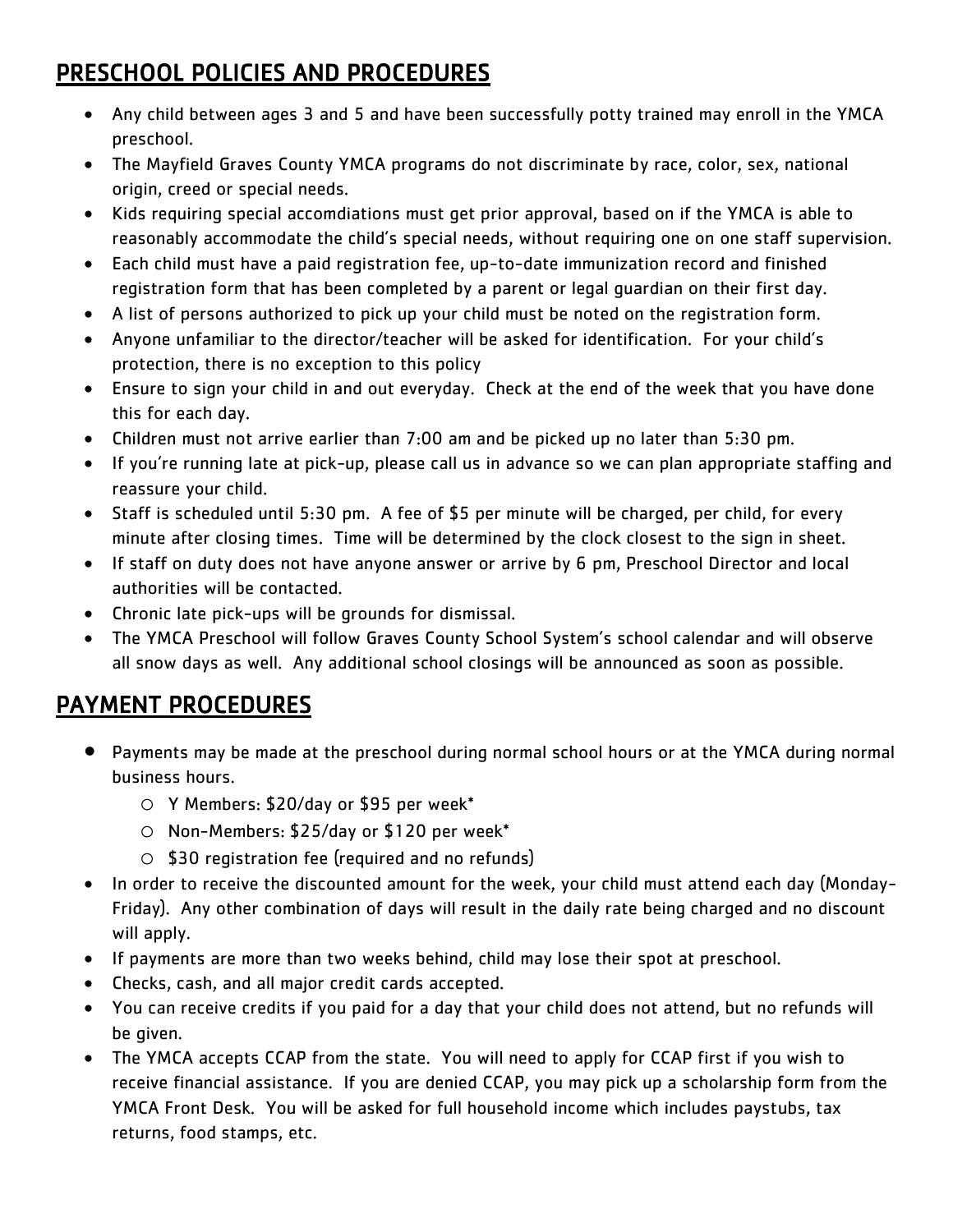# PRESCHOOL RULES AND DISCIPLINE

Our goal is to guide children in becoming happy, responsible, and cooperative participants through positive teaching techniques. In the event that behavior requires discipline:

- Teacher's actions will not harm the child's self image or embarrass the child, rather reinforce a positive self image.
- Teacher's actions will help the children learn self control, make good choices, identify and express their feelings with words and creative expression, and develop an understanding and respect for one another's feelings.
- Every effort will be made by staff to enlist the cooperation of the child along with the parents to solve problems as a team.
- A color coded card system is used to help parents understand their child's behavior for the day.
	- $\circ$  GREEN CARD-All children will start with a green card for good behavior at the beginning of the day. At the time of pick up, if your child has been on green, they have made good choices and had no issues. Children are rewarded with an item from the treasure box for staying on green all day.
	- $\circ$  ORANGE CARD-At the time of pick up, if your child has an orange card this means that the child had at least one issue with behavior that day. A note is taped to their backpack explaining the situation. They have also been made to sit out for at least 5 minutes of an activity. No item is awarded from the treasure box.
	- $\circ$  YELLOW CARD-At the time of pick up, if your child has a yellow card this means that the child continued to misbehave after having to sit in time out. A note is taped to their backpack explaining the situation. This also means that they have missed the entirety of an activity. No item is awarded from the treasure box.
	- $\circ$  PINK CARD-At the time of pick up, if your child has a pink card this means that we have contacted you about your child's behavior. A note will be tape to their backpack explaining the situation and a written statement will need to be signed showing that you have been contacted about this behavior. No item is awarded from the treasure box. Pink card behavior is a result of continuous hitting, biting, kicking, etc. that causes harm to others or themselves.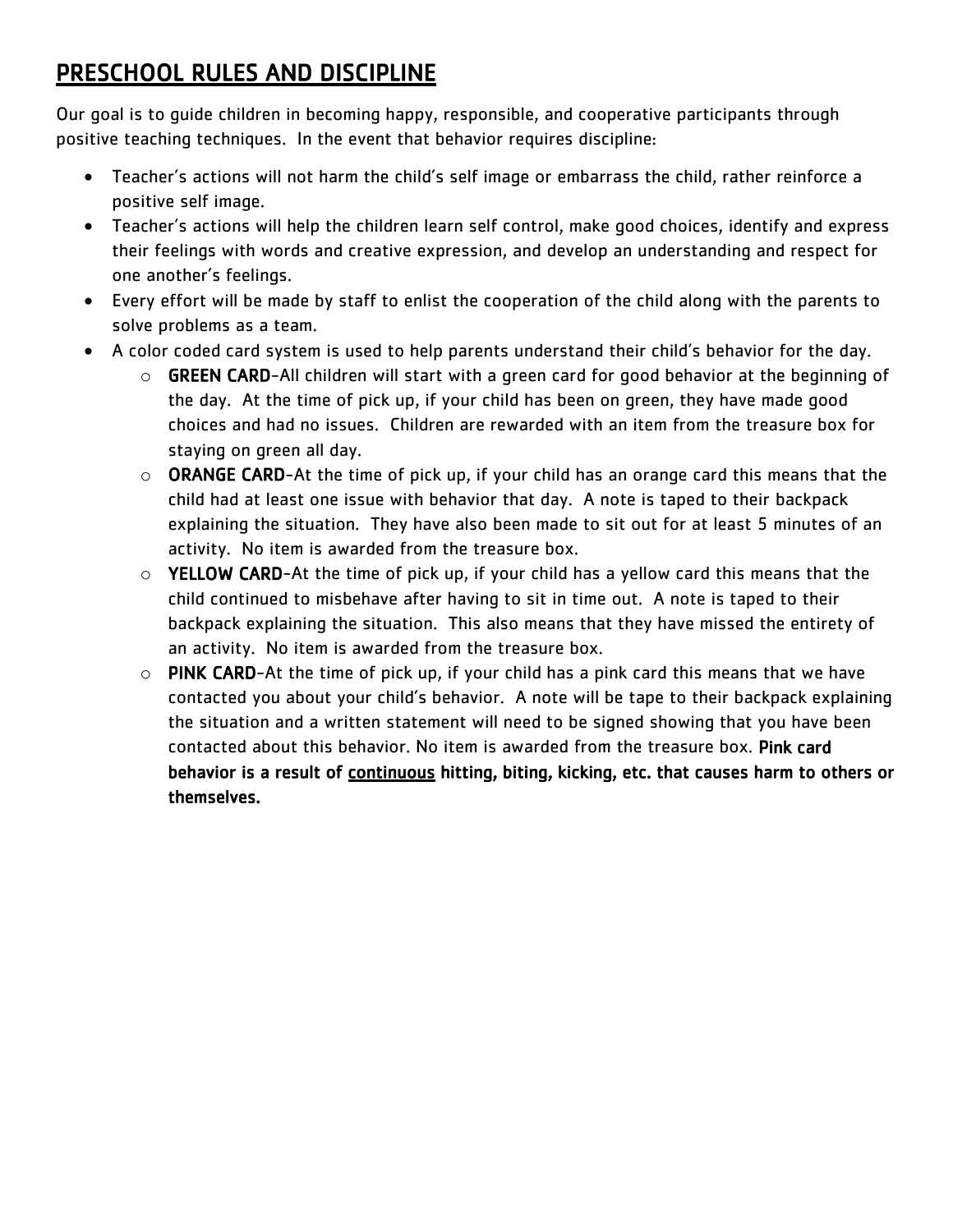# WITHDRAWAL FROM PROGRAM

The Mayfield Graves County YMCA reserves the right to withdraw a child from the program if, at the Y's discretion, the enrollment of the child negatively effects the integrity of the program and/or the Y's legal obligations through and under the Division of Regulated Child Care.

- At Parent's Request
	- $\circ$  Two-week notice of withdrawal is required in writing to the Preschool Director.
	- $\circ$  Your signature on the enrollment form verifies your agreement and understanding of this policy.
- At the Y's Request
	- o Notification period prior the withdrawal is not required if the withdrawal is requested by the preschool.
	- $\circ$  The YMCA reserves the right to withdraw a child for any of the following reasons:
		- Non-payment of fees as agreed upon.
		- Repeated failure of parents to pick up child on time.
		- Failure to provide preschool with forms or current medical information as stipulated by state liscensing and this handbook.
		- Continuous disciplinary problems.
		- Hostility by parents toward YMCA staff or volunteers.

#### CHILD ABUSE PREVENTION

The health and well-being of your children is essential to the Y. The Y has developed a policy on Child Abuse Prevention that include the following provisions.

- Parents are encouraged to visit the preschool at any time and do not need to make an appointment to do so. However, parents may be asked to wait outside the classroom if their presence becomes a distraction. We also ask that parents in custody disagreements not use this time as "visitation."
- Parents will be informed about their child's program participation.
- Staff and volunteers will be alert to the physical and emotional state of all children. When any sign of injury or suspected abuse is detected, the director will be notified immediately and a report will be made to the appropriate authorities.
- Y staff will not release a child to anyone other than the authorized parents/guardians or other individuals authorized, in writing, by parents. Sign-in/out logs will be maintained on a daily basis and kept on file.
- Y staff and volunteers will not physically, verbally or emotionally abuse or punish children.
- Y staff and volunteers will not discipline children by use of physical punishment or by failing to provide the necessities of care such as food and shelter.
- Reference checks on all prospective Y employees will be conducted, documented, and filed prior to employment. Criminal record checks are conducted on all staff and volunteers working with children.
- Staff training will include information about the signs of Child Abuse and the apporpriate procedures for responding to the suspicion of abuse.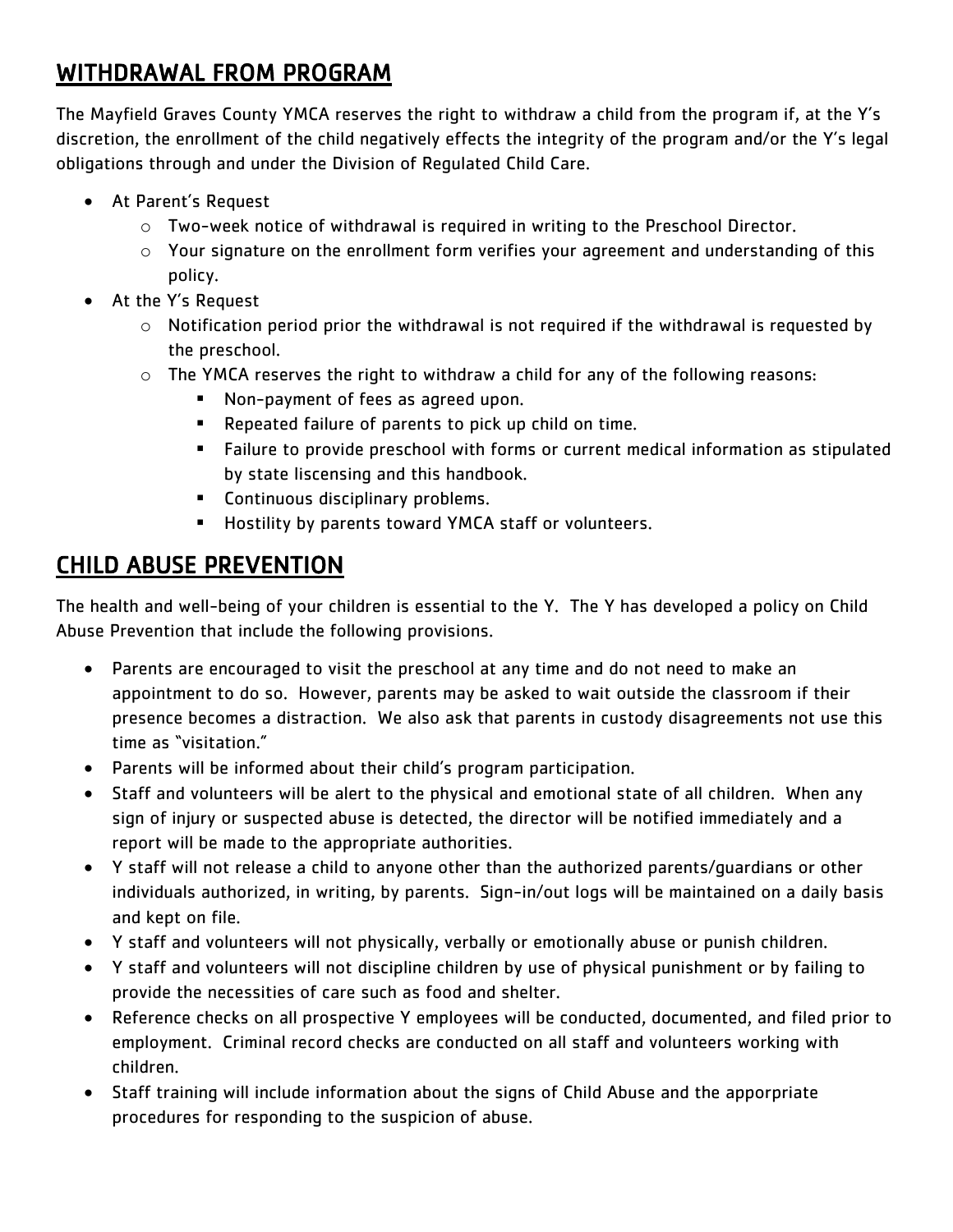# ILLNESS AND MEDICATION

- Parents should notify the preschool of any illness or absense due to illness.
- Upon arrival at the preschool, each child will be observed for symptoms of illness. If a child has any sign of illness and/or a fever of 101 or higher, the child will be sent home with the parent.
- If the child has no apparent symptoms of illness but displays significant behavior changes and is clearly uncomfortable and not able to participate in classroom activities, a parent will be called to pick up the child.
- If a child becomes ill at the preschool, the parent will be called to pick up the child. Until a parent arrives, the child will be isolated, within sight and hearing distance of an adult. If a parent cannot be reached, the staff will contact the next emergency contact down the list. Because we are not liscensed to provide sick care, a parent or emergency contact must pick up the child within one hour of being contacted.
- To ensure proper staff/child ratio, ill children may not stay inside during outdoor play time. If your child needs to stay inside for a few days for health reasons, please keep them at home.

| <b>DISEASE</b>   | <b>INCUBATION PERIOD</b> | <b>RETURN TO PRESCHOOL</b>              |
|------------------|--------------------------|-----------------------------------------|
| Chicken Pox      | $7 - 21$ Days            | When pox marks have scabbed over        |
| German Measles   | 14-28 Days               | One day after rash completey disappears |
| Pink Eye         | $2-5$ Days               | When eyes are free of discharge         |
| Impetigo         | $2-5$ Days               | When child is under doctor's care       |
| <b>Head Lice</b> | N/A                      | Must be completely treated              |

#### • **WE CANNOT ADMINISTER MEDICATION.**

# INJURIES AND EMERGENCIES

- If your child is injured at the preschool, the director/teacher will take whatever steps are necessary to obtain emergency medical care. These include, but are not limited to the following:
	- o Attempts to contact parent or guardian directly/immediately.
	- o Attempts to contact parent or guardian through emergency contact listed on enrollment forms.
- If we cannot contact you, we will do one or both of the following:
	- o Call an ambulence or paramedic.
	- o Have the child taken to an emergency hospital.
	- o In the event of a serious life threatening incident, 911 will be called first.
- Plans for emergency evacuation are specific to each center/site. The plans specify the location to report to in case of a tornado and the exit to use in case of a fire.
- Fire/tornado drills are practiced monthly as required by the state of Kentucky liscensing rules.
- If the preschool receives information regarding a threatening situation for Y autorities, church administration or other credible source, the director/teacher will evacuate the premises based on the situation. Children will be safely escorted from the building, with a copy of the child's file and a first aid kit.
- If the need arises, the children will be transported to safety as soon as possible.
- Parents will be notified as soon as possible with the location of their child. We will post notices on Facebook if the need arises. Please note that there are many children in the preschool program and it will take some time to contact each parent. A sign will also be placed on the door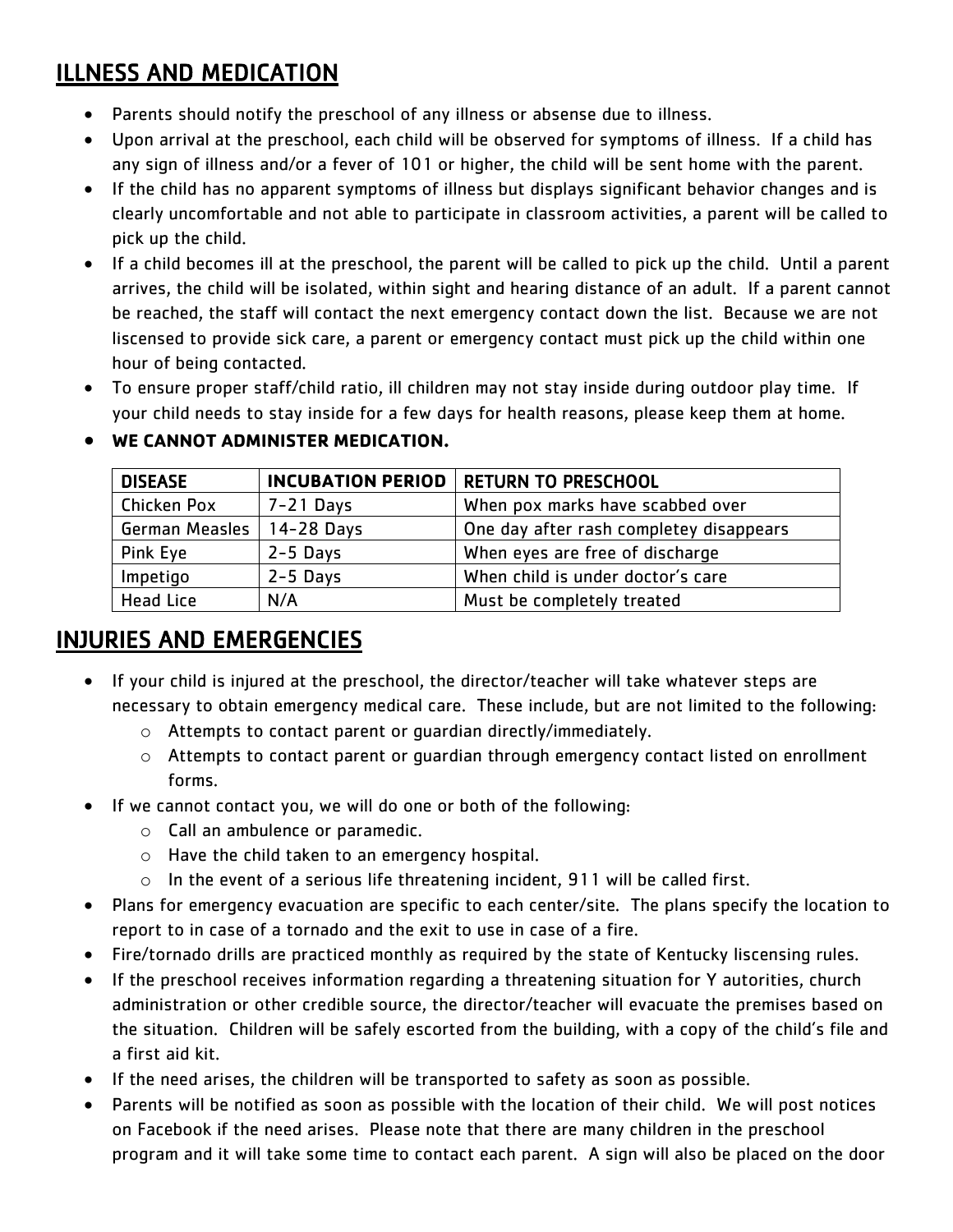to notify parents of emergency information. Once the teacher on site has been given notice to return to the building, parents will be contacted again. Remember, if the program has evacuated the building, staff will not be present to answer the phone.

#### DAILY ACTIVITIES AND SCHEDULE

- Upon arrival, you will sign your child in at the clipboard inside the main door. You will ring the bell and a teacher will grant you access. You or your appointed contact may drop the child off inside.
- Children may not be on site or enter the classroom before the Director/teacher has opened the preschool for the day.
- All personal items need to be inside the child's backpack and placed in the designated area. Your child will have no need for the items in their backpack until the teacher tells them to go get the item. Please label all personal items in the backpack and their jackets.
- Your child will be assigned a cubby to store their school work until Friday or their last day of the week. Any artwork or announcements will be placed here or in their backpacks.
- You have been given a list of school supplies in this packet. Please ensure that you have provided those items on the first day and they have your child's name written on them clearly. Any items that are not used on a daily basis will be placed together in one of our storage closets.
- Children are asked to bring extra clothing, labled and in a gallon size zip lock bag. These clothes can be left in the backpack, but still need to be labeled with their name. They will be used if the child has a bathroom related accident and their soiled clothes will be bagged up. You will be notified in person if your child has any accidents.
- Folders will need to be checked each week for teacher annoucements or homework.
- The children will have a circle time where they learn the alphabet, numbers, shapes, colors, weather and the calendar. They will also have the opportunity to go to centers for a variety of educational play.
- Children will have a craft or science time that goes along with the theme for the week or the topic of lessons that day.
- Children will be asked to lie down for rest time in the afternoon. They are encouraged to bring their own small blanket. If your child does not go to sleep, they will be expected to remain quiet so the other children can rest. Failure to do so will result in being isolated from the group and/or being disciplined.
- Children will have play time before pick-up when all class activities are completed. Discipline issues may result in this time being taken away at the discretion of the teacher. In some cases, the children will be taken outside to play. If the weather is too cold, the children will stay inside and play.
- Children will be provided with a nutritionally balanced meal for breakfast, lunch and a snack. You are welcome to send food with your child and a microwave is on site to warm up the food. Please ensure that you have made your child's allergies known to us on the registration form. Please do not provide soda or sugary snacks in their lunch box.
- You will be asked to complete a Child Enrollment Form in your registration packet that is required for us to have on file. This form does not impact your tution rates and is for our Food Program.
- At time of pick-up, please ensure that you sign your child out with the correct time. The child will need to take home their personal items in their backpack every day. Items such as their pencil case will be left in the cubby.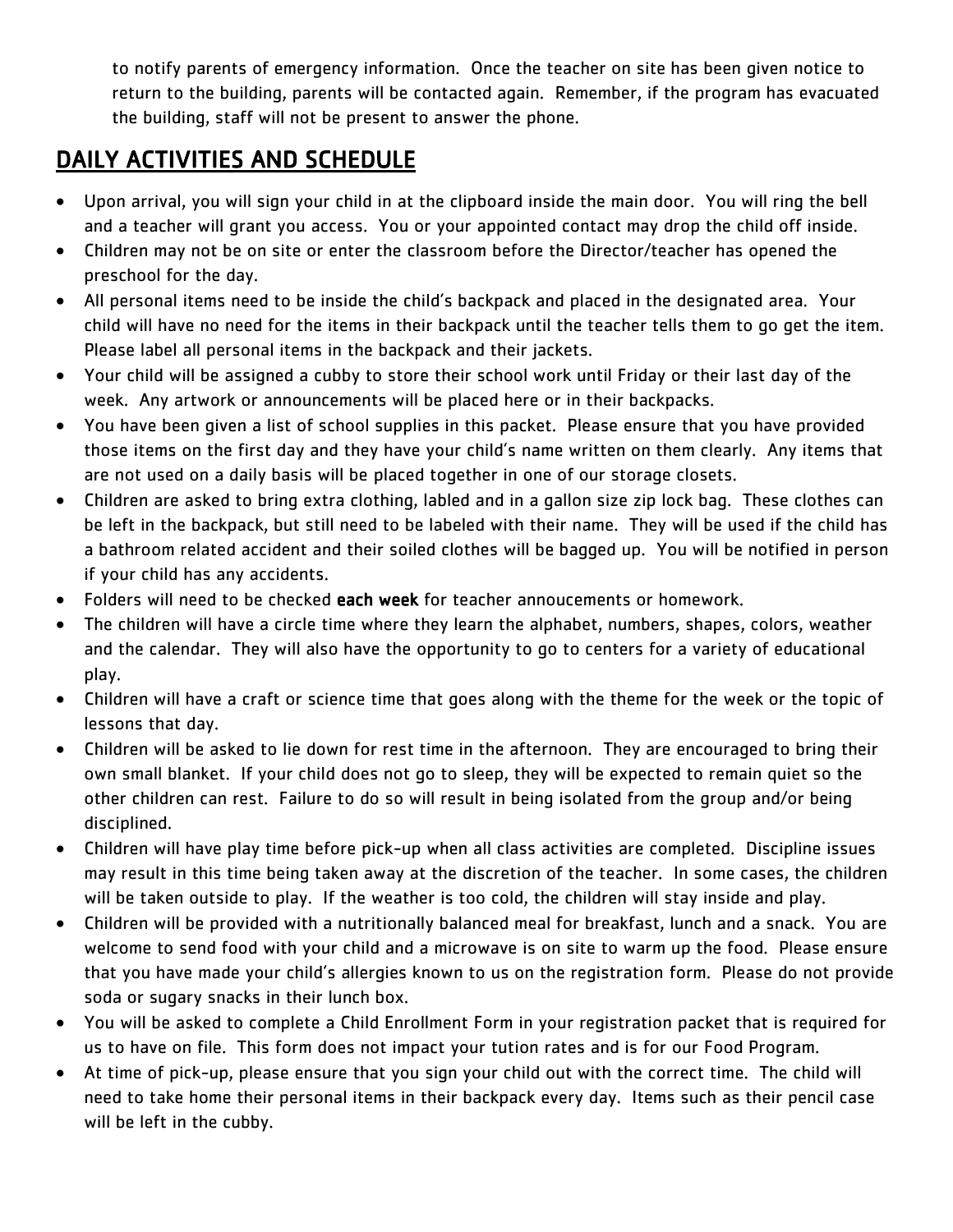# 2021 – 2022 PRESCHOOL CALENDAR

- August 5th: First Day of School
- September 6<sup>th</sup>: Labor Day
- October 4th 8th: Fall Break
- November 5th: Election Day
- November 24th 26th: Thanksgiving Break
- December 20th January 3rd: Christmas Break
- January 17<sup>th</sup>: Martin Luther King Day
- April 4th-8th: Spring Break
- May 12th: Last Day of School

We are following Graves County School Systems calendar for the year. This includes snow days. You will be informed of any additional closings at the preschool as soon as we are able to make the announcement.